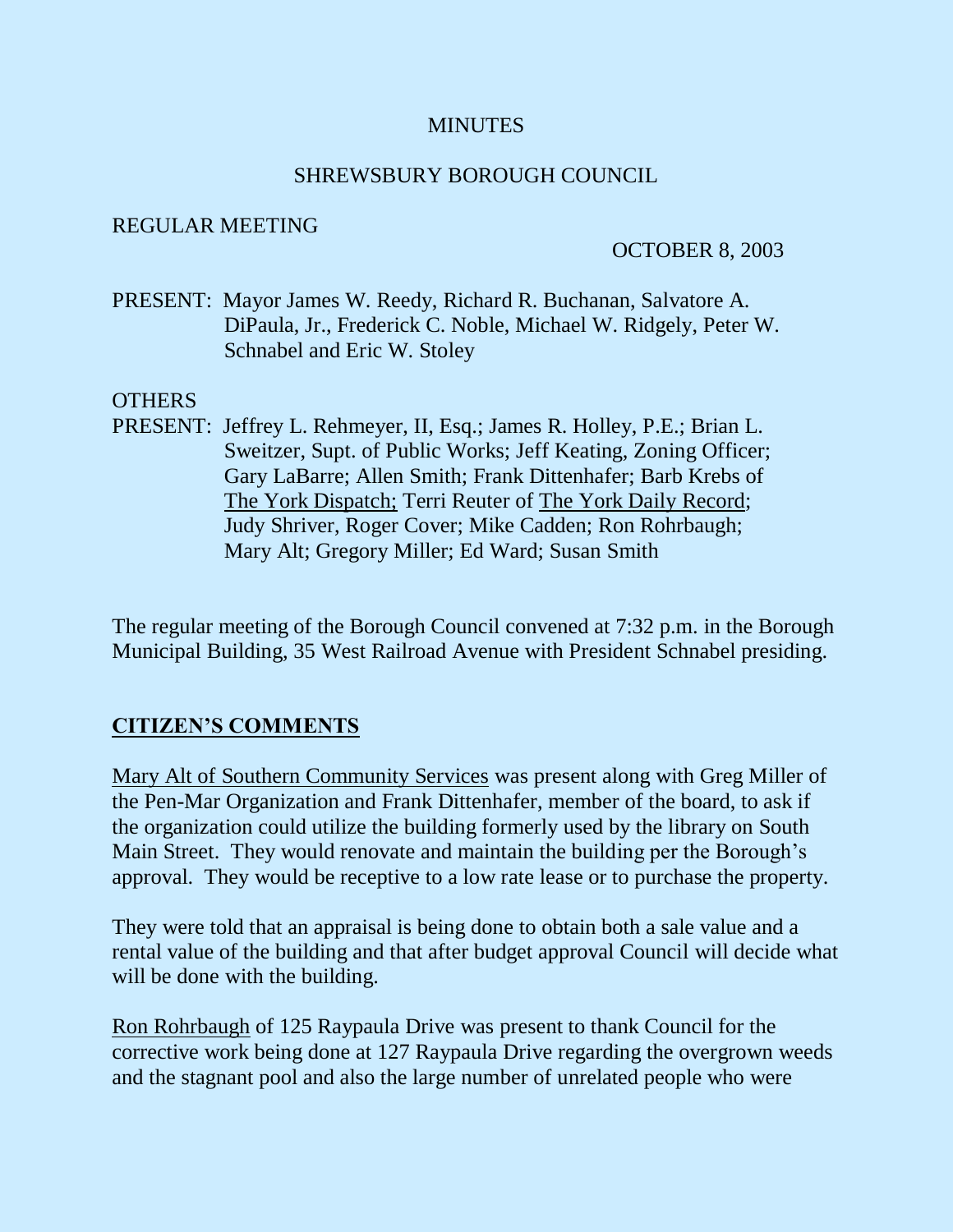living at the house. He urged Council to stay active with proper enforcement of the property and the allowed use.

Judy Shriver of 217 N. Main St. and Roger Cover of 216 N. Highland Dr. were present to ask if a subdivision would be allowed to decrease one property and increase another.

They were directed to seek the advice of an attorney regarding this and also there is an issue that the two properties have two different zoning classifications.

Gary LaBarre stated the drill on Saturday was a great learning experience. A white board is needed that will be kept closer to the radios. The Borough's EOC is about the best equipped EOC in the County. The equipment is left here and ready to go rather than relying on volunteers to gather their own equipment and set it up and hope it works in the event of an emergency. This center will save time. There was a problem with person to person communications and a repeater would help correct that problem. Also, it was recommended the Borough employees and elected officials should have uniform identification cards, two each. The EOC was open during the Isabel hurricane from around 1:00 a.m. Friday morning until about noon on Friday.

Mike Cadden of the Shrewsbury Vol. Fire Company thanked Council for the insight to have a state of the art EOC facility installed and that it worked very well during Saturday's drill.

# **APPROVAL OF MINUTES**

E. Stoley moved to approve the minutes of the September 10, 2003 meeting. M. Ridgely seconded. The motion carried with all in favor.

# **APPROVAL OF EXPENDITURES AND REPORT OF ACCOUNTS**

M. Ridgely moved to approve the expenditures and report of accounts for August. R. Buchanan seconded. The motion carried with all in favor.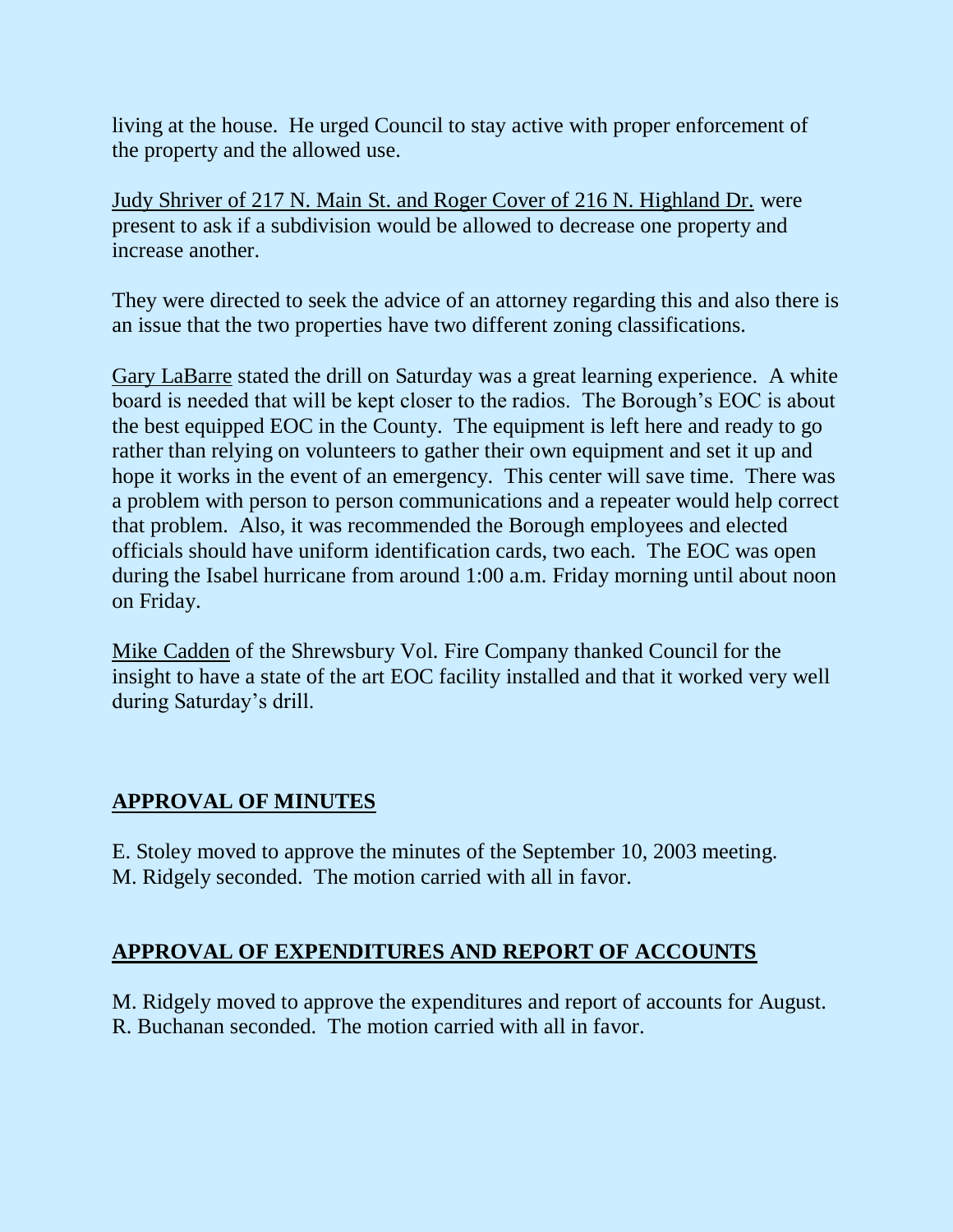# **BILLS**

- James R. Holley & Associates sanitary sewer repairs 2003 \$635.50; Forest Lakes pump station \$492.89; general engineering \$1,698.37
- Kimberly M. Dettinger bookkeeping services for September \$210.00
- E. Stoley moved to approve payment of the above invoices.
- S. DiPaula seconded. The motion carried with all in favor.

# **NEW REFUSE CONTRACT – DAY FOR BULKY TRASH PICK UP**

Ed Ward of Penn Waste was present to discuss which day the bulky trash item collection should be when the new contract starts on February 1, 2004. Penn Waste would prefer it to be on Friday since the Tuesday collection is the heaviest.

E. Stoley moved to authorize the bulky trash collection to take place on Fridays. R. Buchanan and M. Ridgely seconded. The motion carried with all in favor.

# **SUBDIVISION AND LAND DEVELOPMENT BUSINESS**

Shrewsbury Commerce Park – Preliminary subdivision plan #2003-4 property located along Constitution Avenue

Allen Smith presented the plan to subdivide 28 acres into 13 lots. Lots one, two and three are in the Borough with the rest of the property being in Shrewsbury Township. In 1988, sewer capacity was purchased for land (48 acres) along Constitution Avenue (40 EDUs) and since then, ten acres were given to the YMCA and 20 acres is now owned by Shrewsbury Township. After 1988, additional land was purchased from the Miller farm. There are 32 EDUs left. Public water will be served to the lots in the Borough and individual wells will be drilled for the other lots. The Borough had asked its solicitor to check into PUC involvement should the Borough continue to provide water outside the Borough and we are at the point where we should not serve any more customers outside the Borough. Mr. Smith stated he asked Shrewsbury Township for three sewer EDUs to serve the Miller lots and was denied. After a review of the plan, it was decided that some lots would be reconfigured and Mr. Smith would return to the Council with a revised plan.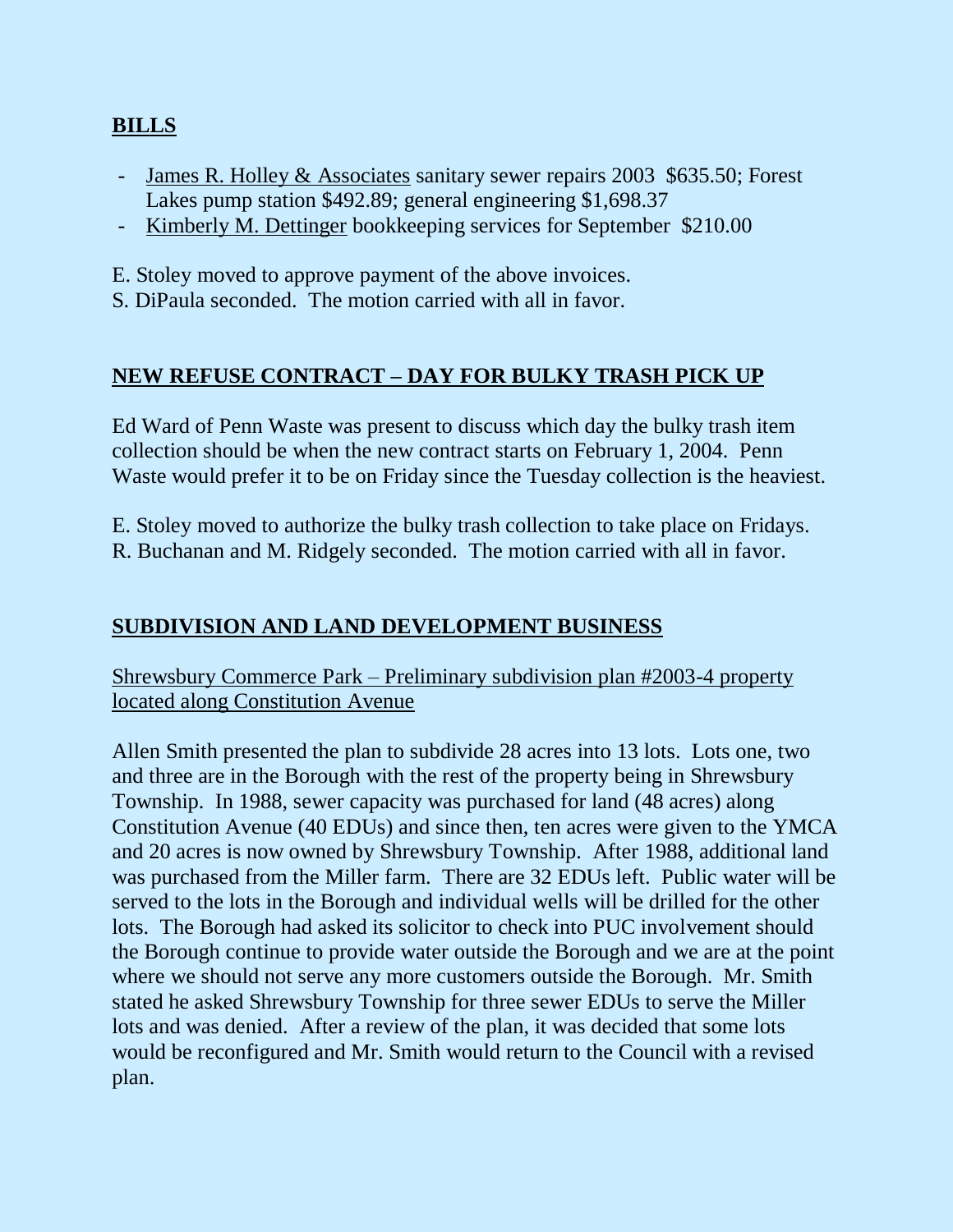# **Zoning Officer/BOCA Inspector**

Jeff was asked to look into the "sandwich signs" that are appearing throughout the town. The owner of the trucks parked at the former Agway property has 30 days to have the trucks registered.

# **OTHER REPORTS**

## **Water & Sewer** – Richard R. Buchanan

### Hurricane – Power Outages

Power was lost at various pump stations and the on-site generators ran from 30 minutes up to 18 hours depending on their location on the power grid. A power transfer switch was connected to the Woodlyn Well in order for the portable generator to be used to pump water. Because of the on-site generators, the Borough's sewer system is in good shape in the event of power outages. The generator at the municipal building allowed the public works garage to function and the EOC was fully powered by the generator.

#### Forest Lakes Pump Station

This pump station was installed in 1972 and was designed to pump 500 gallons per minute and is only pumping about 300 gallons per minute. Under very wet conditions, the pump station has trouble keeping up. The pumps will be pulled to see what needs to be replaced.

## Sewer Line Televising

Sewer lines are being televised this week for infiltration for next year's maintenance. There is a major problem with the line on Kirschner Road as the pipe has deteriorated since this section was televised five years ago. It is now an emergency situation and at the October 22 meeting, a price will be approved for replacement of about 151 feet of pipe. A price will also be obtained for the 614 feet section.

## York Water Customers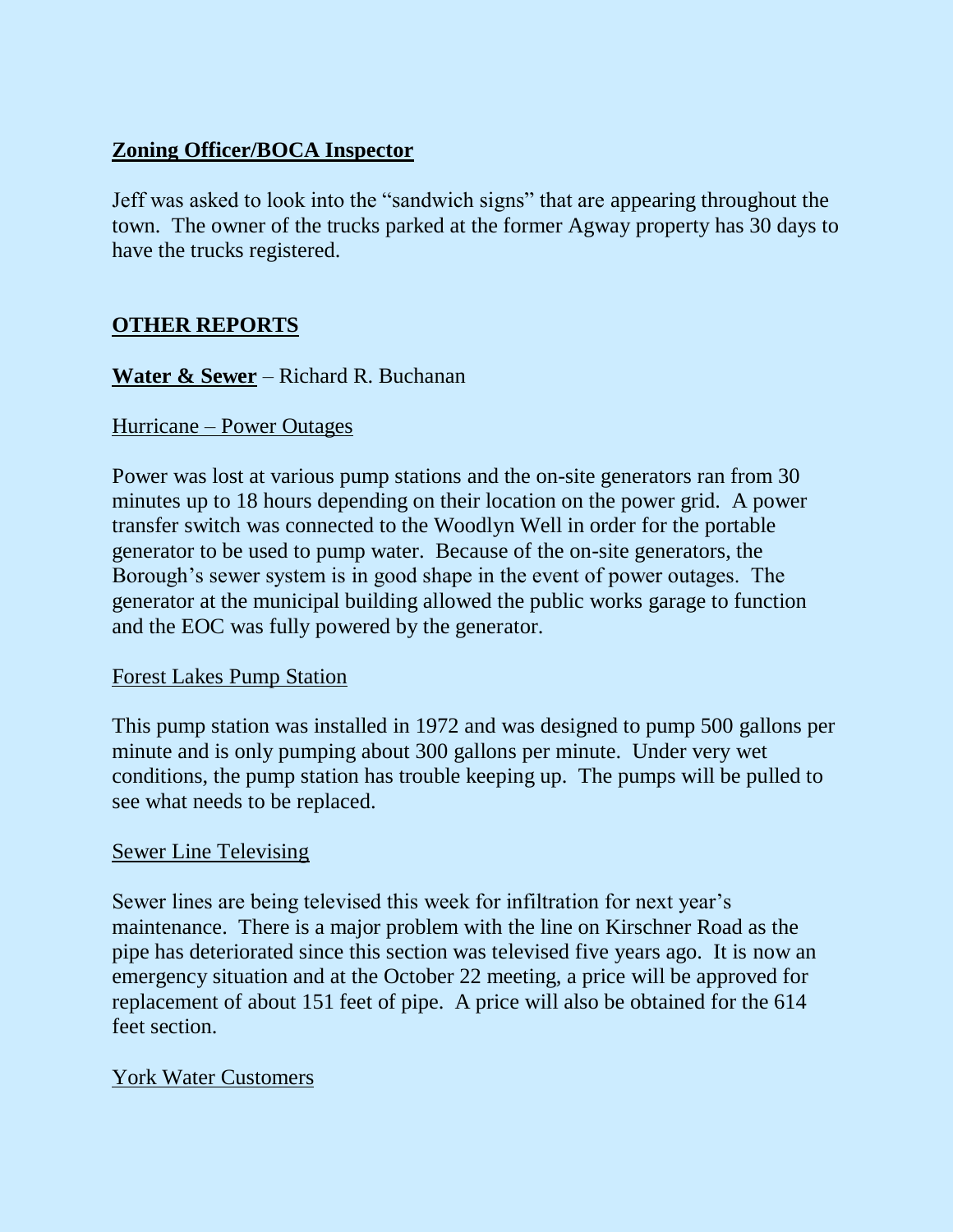Of approximately 150 York Water customers, 45 could not be read this quarter as their outside remotes do not work. Of the 105 we could read, ten meters were changed during the quarter and the readings do not correspond. This is becoming more and more of a problem and it's taking too much of the Public Works and office staff's time.

Eng. Holley will write to the York Water Company to see if there is a better way to get the readings. If not, a flat rate for these customers will be considered.

### Water & Sewer Rate Increases

This will be discussed further at the October 22 budget meeting.

E. Stoley moved to authorize Solicitor Rehmeyer to proceed with the advertisement for ordinance adoption for the November meeting. Rates will be decided at the October 22 meeting.

M. Ridgely seconded. The motion carried with all in favor.

## **Public Roads & Lighting**

#### Truck Parking on Residential Streets

The traffic study request was amended to include other residential streets.

## Ordinance to Adopt Streets in Phase I of Covington Ridge

E. Stoley moved to adopt a Glenhurst Road, Berkshire Drive and a portion of Cassidy Way.

S. DiPaula and F. Noble seconded. The motion carried with all in favor.

# **Public Lands & Buildings and Finance** – Michael W. Ridgely

## Graleski Property

Council authorized M. Ridgely to make an offer for purchase of the property.

## Budget Meeting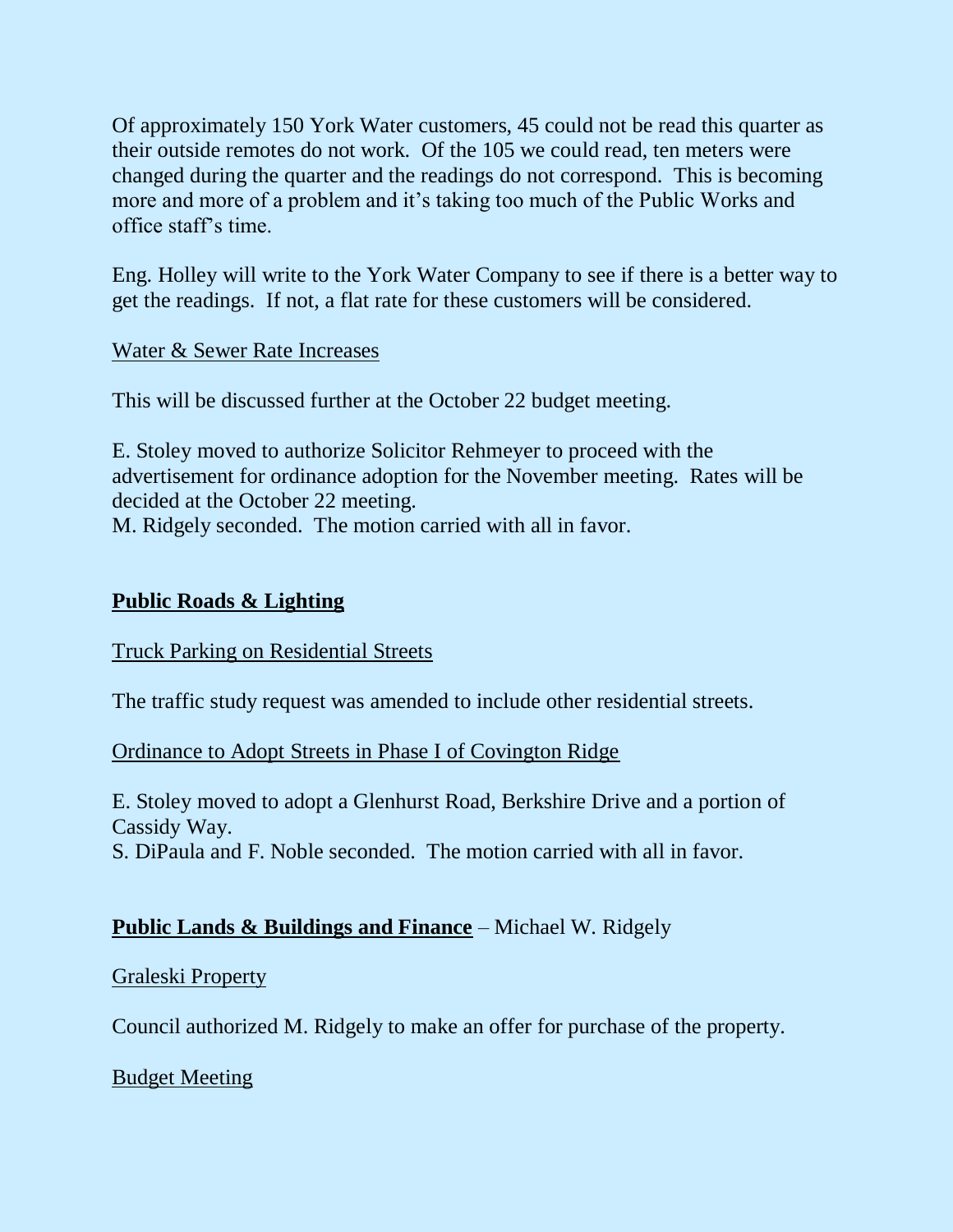The next meeting is October 22 at 7:00 p.m.

# **ENGINEER'S REPORT**

## Intersection at new Shopping Center across from Cardinal Drive

Eng. Holley stated he has not met an oncoming vehicle to witness the problem at this intersection. He has not received a response to his letter from PennDOT.

## West Forrest Avenue Left Turn Lane at Square

Because motorists are making two lanes eastbound, Eng. Holley was asked to write to the traffic engineer to see if a left-turn lane eastbound on West Forrest Avenue is feasible.

### Valley View Grove

Eng. Holley said he was contacted by the developer that they would like to regrade the northern half of the development.

# **SOLICITOR'S REPORT**

#### Nuisance Ordinance

A revision was submitted for review and the ordinance will be adopted next month.

#### Jacobson – 8 Spring Creek Drive

Council authorized Solicitor Rehmeyer to send a letter to the zoning hearing board giving the Borough's opinion.

#### Amendment to Swimming Pool Section of the Zoning Ordinance

E. Stoley moved to authorize Sol. Rehmeyer to submit the proposed amendment to the York County Planning Commission for comments. R. Buchanan seconded. The motion carried with all in favor.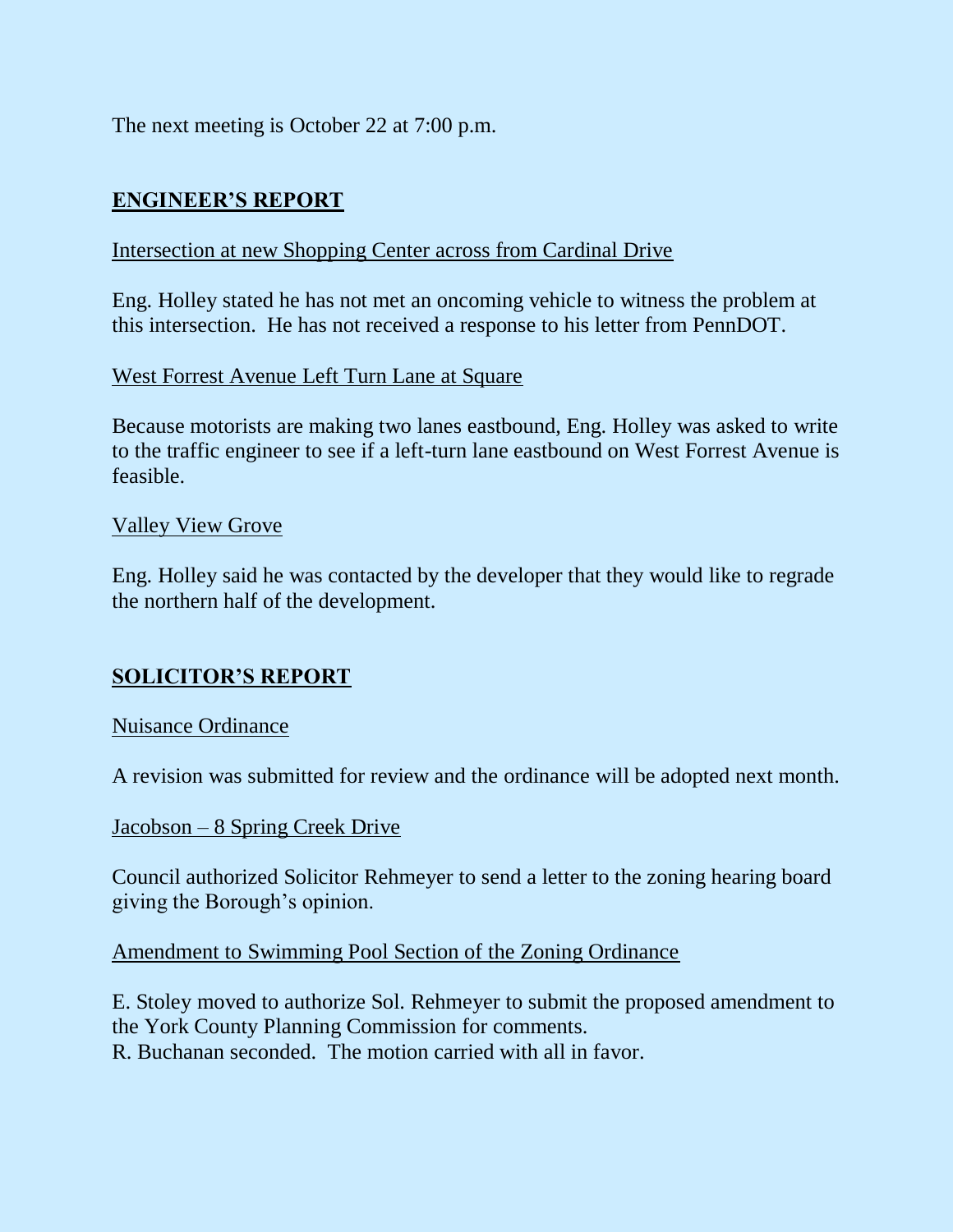## Grim's Glass – 21 Hill Street

Council is not interested in meeting with Mr. Miller and his attorney regarding the ordinance violations. Also, the trucks are still being parked on the street and the fence height needs to be lowered. Sol. Rehmeyer continues to work on the onstreet truck parking through Mr. Miller's attorney.

### Freedom Systems

No response has been received from Sol. Rehmeyer's letter of July 25.

## Adelphia Cable

A letter will be sent to Adelphia with concerns about the general quality of Adelphia. Sol. Rehmeyer will also request a meeting to discuss the issues and to talk about contract renewal.

## **Public Safety, Welfare and Personnel** – Salvatore A. DiPaula, Jr.

#### Office Assistant

An office assistant will be hired next year for no more than 12 hours a week to help with phones and walk-ins.

#### Hemler, ACS Contract

The 2004 contract was approved; however, Council would like the police department to handle the barking dog complaints.

E. Stoley moved to approve the Hemler contract and that the police department handle all barking dog complaints. R. Buchanan seconded. The motion carried with all in favor.

## **Secretary's Report** – Cindy L. Bosley

## Annual York County Boroughs Assn. Meeting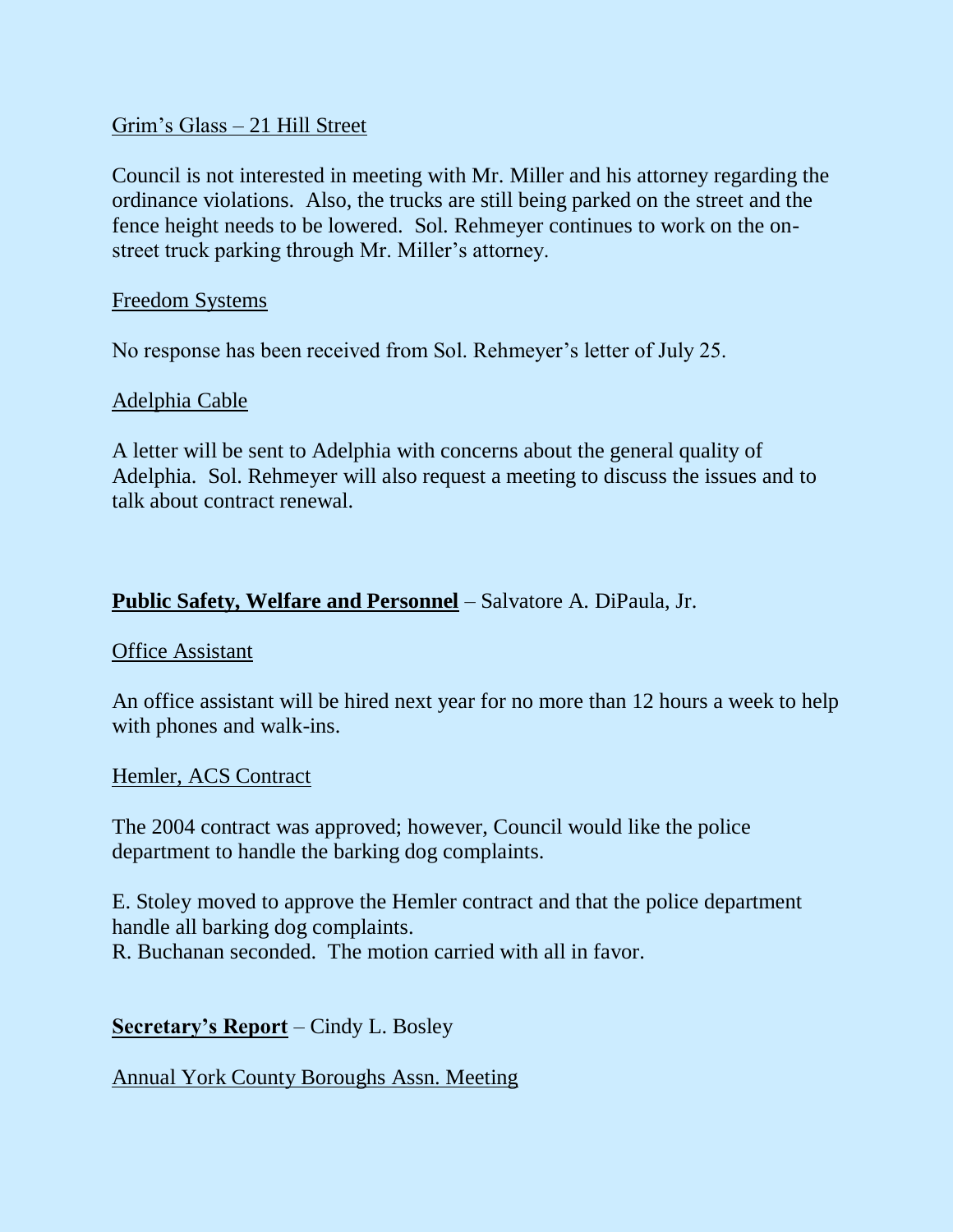The annual meeting will be November 1.

### Workshops

The secretary will be attending two half day workshops tomorrow on filing DCED and liquid fuels annual reports electronically.

### Liquid Fuels Audit

A liquid fuels audit for years 2001 and 2002 is scheduled for October 29.

#### Donation to Fire Company for Luncheon

Council authorized the Secretary to send a donation to the fire company in the amount of \$250.00 for the luncheon served the day of the emergency drill.

## **York Area Tax Bureau** – Frederick C. Noble

## **Recreation Board/Regional Recreation** – Frederick C. Noble

A letter was received from New Freedom Borough's solicitor stating they are out of the SRRB for 2004.

The regional recreation board will respond.

The SRRB will be changing its name next year and each program must be self sustaining. The next joint meeting is October 29 at 7:00 p.m. at the Shrewsbury Township building. Codorus Township and the school district will be invited to attend.

## **Planning Commission/Regional Planning Commission** – Eric W. Stoley

## **Southern Regional Police** – Richard R. Buchanan

The report for September was reviewed. The contract negotiations will be going to arbitration.

# **UNFINISHED BUSINESS**